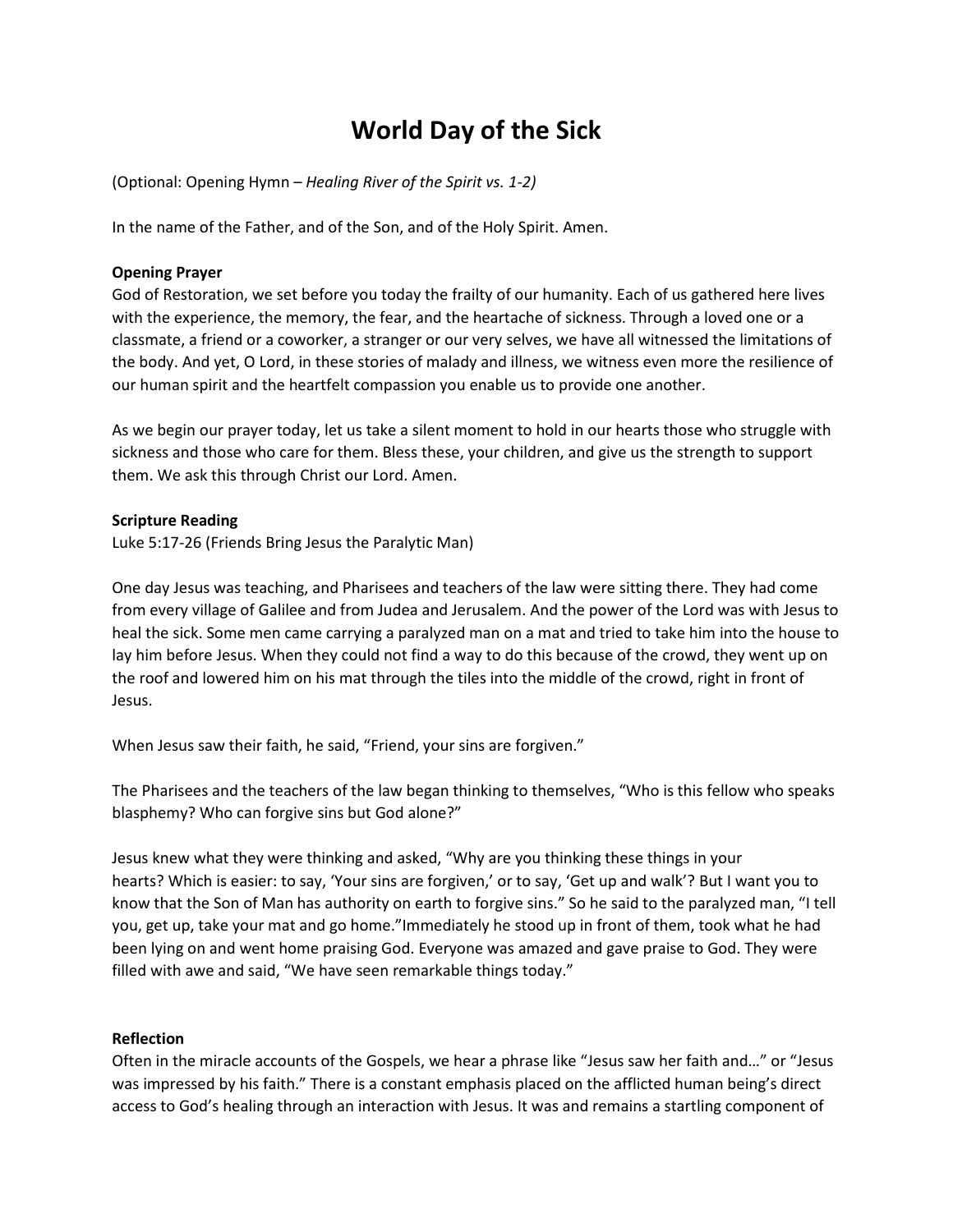the Gospel to this day. As St. Paul so beautifully writes, "He came and preached peace to you who were far off and peace to those who were near, *for through him we both have access in one Spirit to the Father.*" All people, saints and sinners alike, have a direct line to God through the Spirit because the Christ walked among us. It's quite a marvelous thing to realize about ourselves.

Yet today's Gospel flips that script, and hones in on what is an even more startling and magnificent realization of the early Christian communities, namely: Sometimes we need others to bring us to God.

When the roof caves in and the paralyzed man is lowered before Jesus, it is not the man's faith which moves Jesus. It has nothing to do with who the man was or what is role was in arriving to that most unconventional scene. Rather, St. Luke notes that it was "*their* faith" which moved Jesus – the faith of the man's friends, the faith of the ones who sought healing for another.

As we spend these next few moments contemplating the persons in our lives that suffer from sickness – those in our families, those for whom we care, those who might be half a world away – let us be inspired by the great lesson of today's Gospel. God works wonderful things when people band together for the good of those who are ill. This goodness may not always come in the form of miracles

### **Intercessory Prayer**

We now bring the prayers of hearts to God and to one another. Our response will be: *Lord, see our faith; bring healing to your children.*

God, we bring you those who suffer from serious illness. May they receive the best care, swift recovery and the warm support of loved ones. Together, we pray: *Lord, see our faith; bring healing to your children.*

God, we bring to you those who suffer from chronic illness. May they experience a respite from their ails, and receive perseverance for their daily struggle. Together, we pray: *Lord, see our faith; bring healing to your children.*

God, we bring to you those who suffer from mental illness. May they experience the calm of God's spirit, and the support and understanding of loved ones. Together, we pray: *Lord, see our faith; bring healing to your children.*

God, we bring to you those who suffer from the illness of addiction. May they be freed from the powers that bind them. Together, we pray: *Lord, see our faith; bring healing to your children.*

God, we bring to you those who research to find cures to illness. May their study and labor bring hope where there was once despair. Together, we pray: *Lord, see our faith; bring healing to your children.*

God, we bring to you those who administer medical care. May their skill and compassion shine forth in their work. May they know the gratitude of all who have benefitted from their work. Together, we pray: *Lord, see our faith; bring healing to your children.*